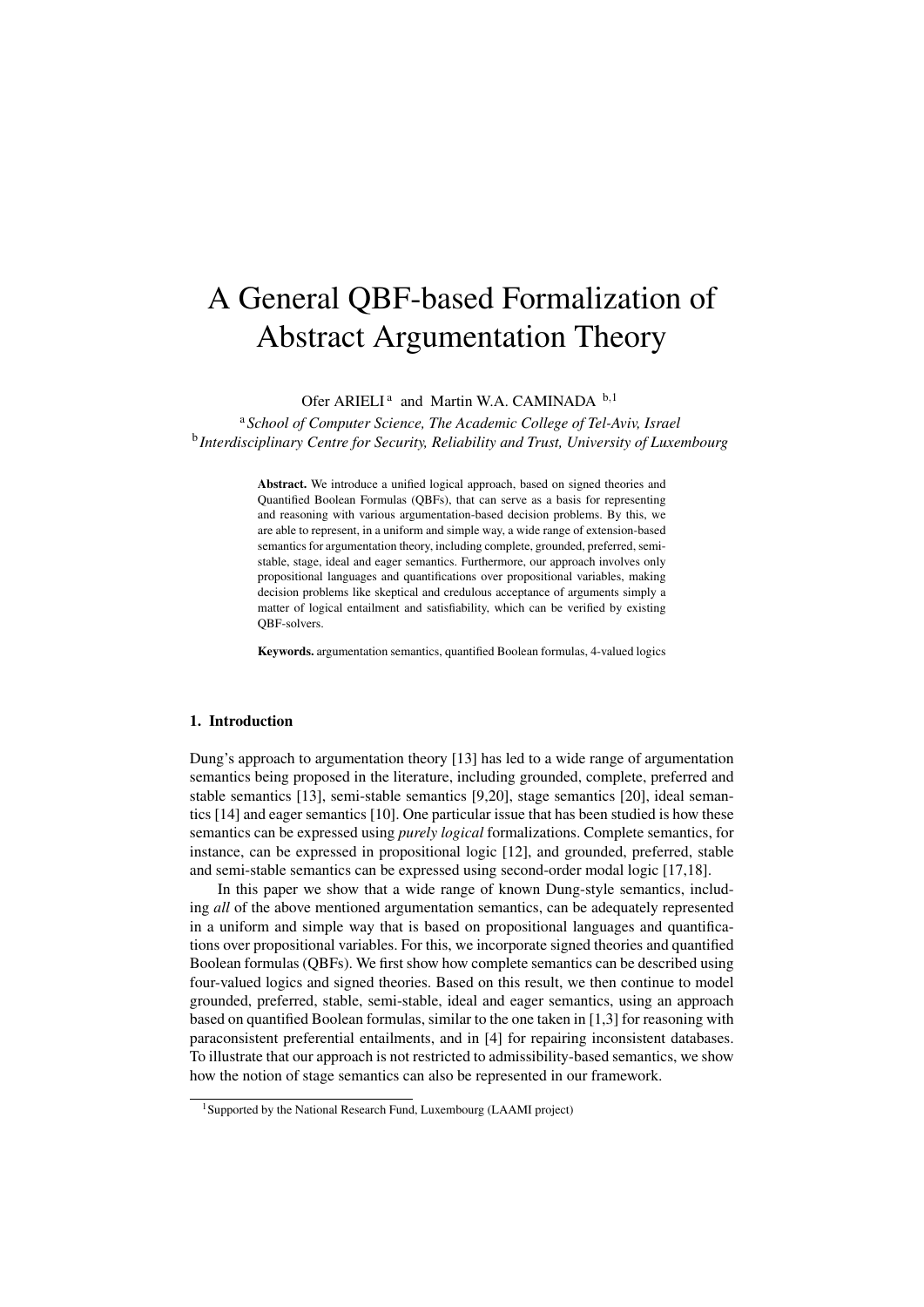## 2. Semantics for Argumentation Frameworks

First, we briefly review some basic definitions of argumentation theory, based on Dung's seminal work [13].

**Definition 1** A (finite) *argumentation framework* (AF) is a pair  $\mathscr{A} = \langle Ar, att \rangle$ , where Ar is a finite set, the elements of which are called *arguments*, and *att* is a binary relation on *Ar* $\times$ *Ar* whose instances are called *attacks*. When  $(A, B) \in$  *att* we say that *A attacks B* (or that *B* is *attacked by A*).

Let  $\mathscr{A} = \langle Ar, att \rangle$  be an AF,  $A \in Ar$ , and  $Args \subseteq Ar$ . We denote by  $A^+$  the arguments attacked by *A*, i.e.,  $A^+ = {B \in Ar \mid \text{att}(A,B)}$ , and by  $A^-$  the arguments that attack *A*, *i.e.,*  $A^- = {B \in Ar | \textit{att}(B,A)}$ . The set of arguments that are attacked by some argument in *Args* and the arguments that attack some argument in *Args* are, respectively,  $Args^+$  = *∪A∈ArgsA* <sup>+</sup> and *Args<sup>−</sup>* = *∪A∈ArgsA <sup>−</sup>* . The set *Args∪Args*<sup>+</sup> is called the *range* of *Args*.

One of the key questions of argumentation theory is what are the combinations of arguments that can collectively be accepted for a given argumentation framework. Next, we recall the two standard approaches for answering this question.

### *2.1. Extension-Based Semantics*

The extension-based approach defines sets of arguments (called *extensions*) that can collectively be accepted in a framework. For defining different kinds of extensions for an argumentation framework, the following notions are used.

**Definition 2** Let  $\mathscr{A} = \langle Ar, att \rangle$  be an AF,  $A \in Ar$  an argument, and  $Args \subseteq Ar$  a set of arguments. *Args* is *conflict-free* iff *Args∩Args*<sup>+</sup> = /0, *Args defends A* iff *A <sup>−</sup> ⊆ Args*+, and  $F(Args) = \{A \in Ar \mid A^{-} \subseteq Args^{+}\}.$ 

A set *Args* is therefore conflict-free if there is no attack between its arguments, an argument *A* is defended by *Args* if any argument that attacks *A* is attacked by *Args*, and *F*(*Args*) is the set of arguments that are defended by *Args*.

**Definition 3** Let  $\mathscr{A} = \langle Ar, att \rangle$  be an AF. A conflict-free set  $Args \subseteq Ar$  is called

- an *admissible set* of *A* , iff *Args ⊆ F*(*Args*),
- a *complete extension* of  $\mathscr A$ , iff  $\text{A} \text{rgs} = F(\text{A} \text{rgs})$ ,
- the *grounded extension* of  $\mathscr A$ , iff it is the minimal complete extension of  $\mathscr A$ ,<sup>2</sup>
- a *preferred extension* of  $\mathscr A$ , iff it is a maximal complete extension of  $\mathscr A$ ,
- the *ideal extension* of  $\mathscr A$  iff it is the maximal complete extension that is a subset of each preferred extension of *A* ,
- $-$  a *stable extension* of  $\mathscr A$ , iff it is a complete extension of  $\mathscr A$  and  $Args^+ = Ar\Args$ ,
- a *semi-stable extension* of *A* , iff it is a complete extension of *A* with maximal range among all complete extensions of  $\mathscr A$ ,
- the *eager extension* of  $\mathscr A$ , iff it is the maximal complete extension that is a subset of each semi-stable extension of *A* ,
- a *stage extension* of  $\mathscr A$  iff it has a maximal range among all conflict-free sets of  $\mathscr A$ .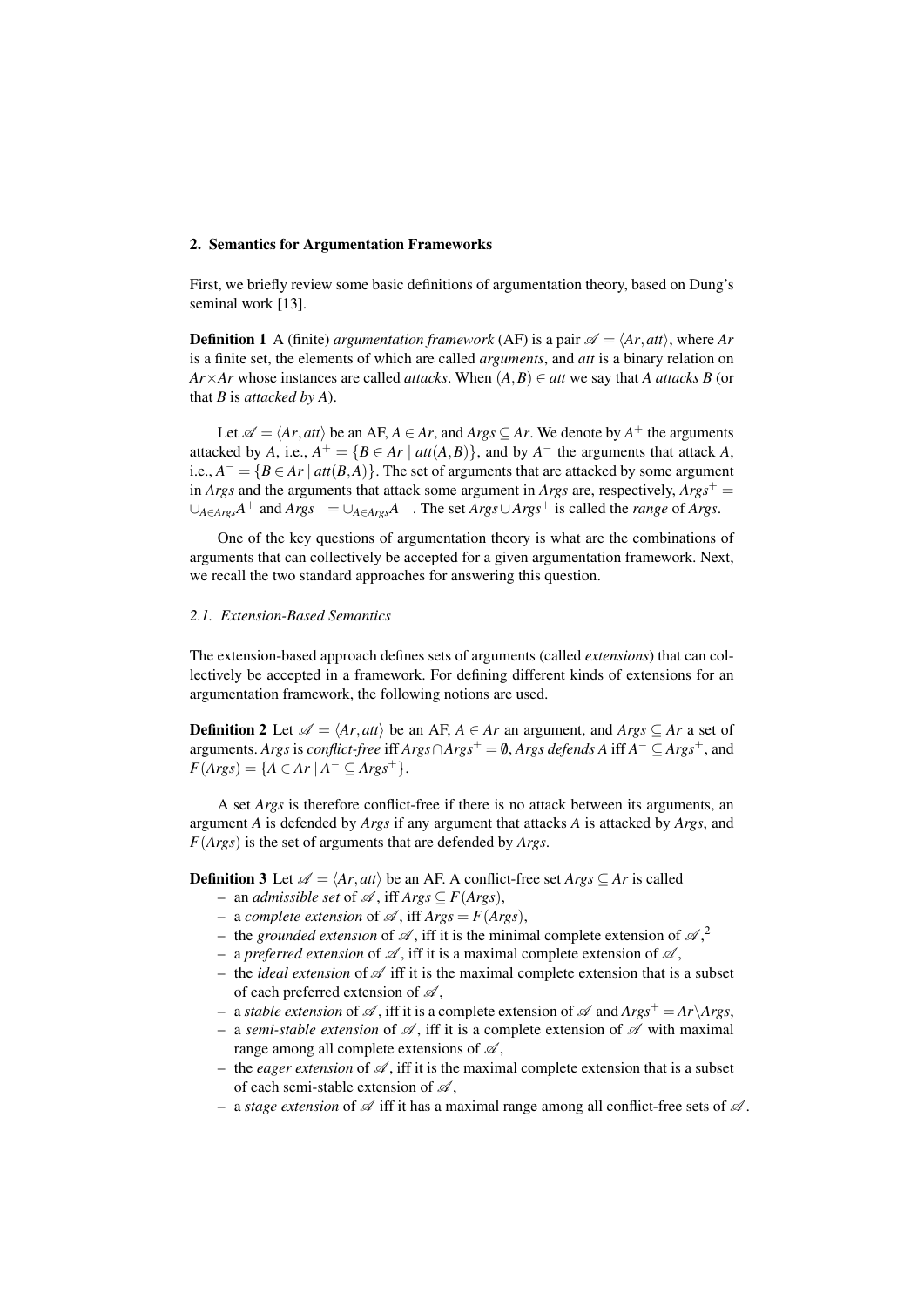

The argumentation framework  $\mathscr{A}_1$  The argumentation framework  $\mathscr{A}_2$ 

**Example 4** Consider the argumentation frameworks  $\mathscr{A}_1$  and  $\mathscr{A}_2$ . The admissible sets of  $\mathscr{A}_1$  are  $\emptyset$ ,  $\{A\}$ ,  $\{B\}$  and  $\{B,D\}$ , its complete extensions are  $\emptyset$ ,  $\{A\}$ , and  $\{B,D\}$ , the grounded extension is  $\emptyset$ , the preferred extensions are  $\{A\}$  and  $\{B, D\}$ , the ideal extension is  $\emptyset$ , the stable extension is  $\{B, D\}$ , and this is also the only semi-stable extension, eager

extension, and stage extension of *A*1. As for  $\mathcal{A}_2$ , its conflict-free sets are  $\emptyset$ ,  $\{B\}$ ,  $\{C\}$ ,  $\{D\}$  and  $\{B, D\}$ , and the admissible sets are  $\emptyset$ ,  $\{B\}$  and  $\{B,D\}$ . This time there is just one complete extension,  $\{B,D\}$ , which is also the only grounded, preferred, ideal, semi-stable, eager and stage extension of *A*2. Note that  $\mathcal{A}_2$  does not have any stable extension.

#### *2.2. Labeling-Based Semantics*

Argument labelings [8,12] provide an alternative way to describe argumentation semantics.

**Definition 5** Let  $\mathscr{A} = \langle Ar, att \rangle$  be an AF. An *argument labeling* is a complete function *lab* :  $Ar \rightarrow \{in, out, under}$ }. We shall sometimes write  $ln(lab)$  for  ${A \in Ar \mid lab(A) = in}$ }. Out(*lab*) for  ${A \in Ar \mid lab(A) = out}$  and  $Under(lab)$  for  ${A \in Ar \mid lab(A) = undec}$ .

In essence, a labeling expresses which arguments are accepted (labeled in), rejected (labeled out) and have a neutral status (labeled undec). Since a labeling *lab* is a partition of *Ar*, we sometimes write it as a triple *⟨*In(*lab*)*,*Out(*lab*)*,*Undec(*lab*)*⟩*.

Definition 6 Consider the following conditions:

| (Pos1)    | If $lab(A) =$ in then there is no $B \in A^-$ such that $lab(B) =$ in.        |
|-----------|-------------------------------------------------------------------------------|
| (Pos2)    | If $lab(A) =$ in then $lab(B) =$ out for all $B \in A^-$ .                    |
| (Neg)     | If $lab(A) =$ out then there is $B \in A^-$ such that $lab(B) =$ in.          |
| (Neither) | If $lab(A)$ = undec then there is $B \in A^-$ such that $lab(B) \neq$ out and |
|           | there is no $B \in A^-$ such that $lab(B) = \text{in.}$                       |

A labeling *lab* for  $\mathscr{A} = \langle Ar, att \rangle$  is called *conflict-free* iff (for every  $A \in Ar$ ) it satisfies conditions (Pos1) and (Neg), *admissible* if it satisfies conditions (Pos2) and (Neg), and *complete* iff it is admissible and also satisfies (Neither).

**Definition** 7 Let  $Comp(\mathcal{A})$  denote the complete labelings of  $\mathcal{A} = \langle Ar, att \rangle$ . A labeling  $lab_c \in Comp(\mathscr{A})$  of is called

- $-$  the *grounded labeling* of  $\mathscr A$ , iff  $\ln(lab_c) \in \min\{\ln(lab) \mid lab \in Comp(\mathscr A)\}\right\}$
- a *preferred labeling* of *A* , iff In(*labc*) *∈* max*{*In(*lab*) *| lab ∈ Comp*(*A* )*}*,
- a *stable labeling* of  $\mathcal{A}$ , iff  $\nabla$ **ndec**(*lab<sub>c</sub>*) = 0.
- a *semi-stable labeling* of *A* iff Undec(*labc*)*∈* min*{*Undec(*lab*)*| lab ∈Comp*(*A* )*}*,

<sup>2</sup>Here and elsewhere in this definition the minimum and maximum are taken with respect to set inclusion.

<sup>&</sup>lt;sup>3</sup>We assume that min (resp. max) selects those sets that are minimal (resp. maximal) w.r.t. set inclusion.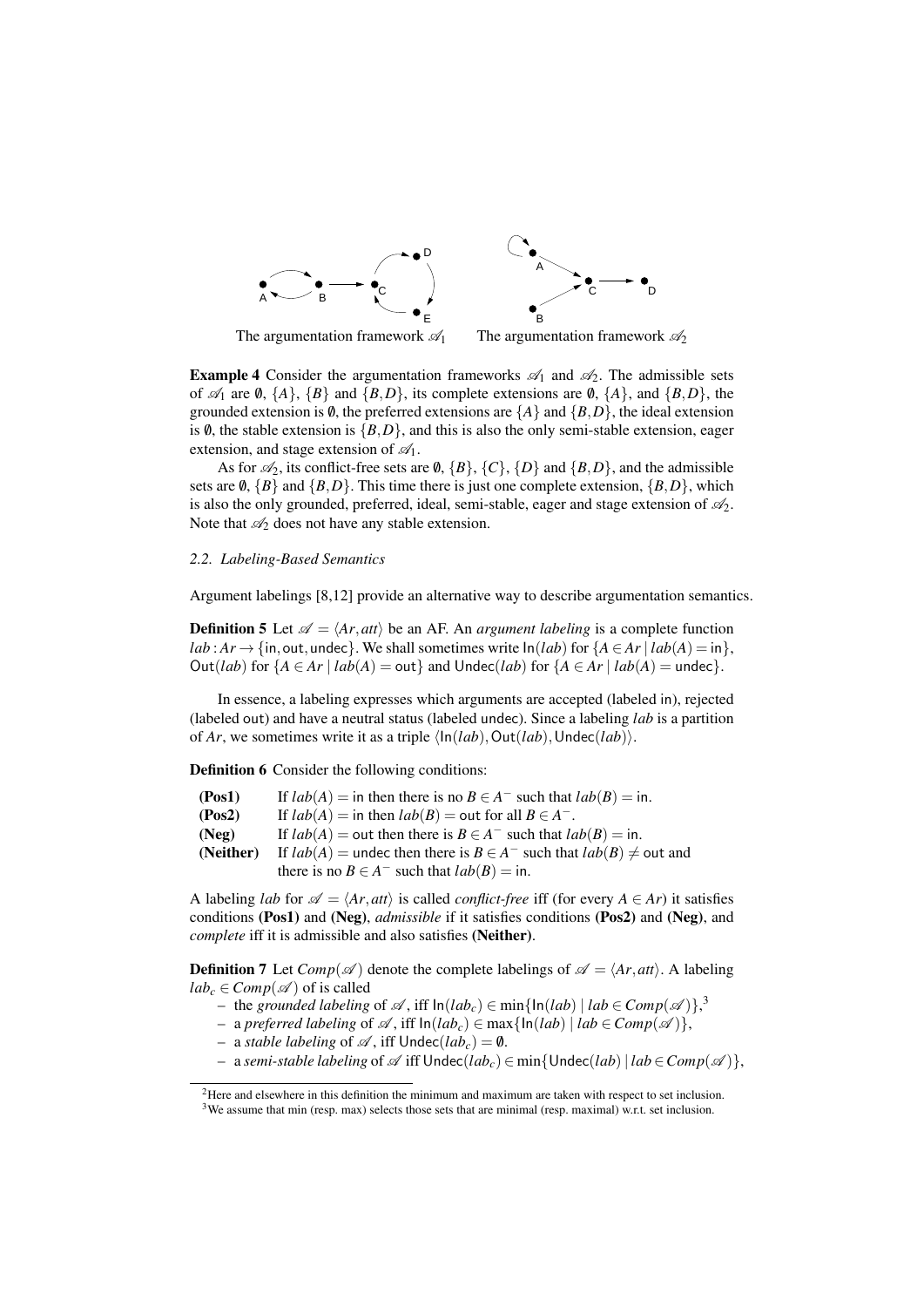- the *ideal labeling* of *A* , iff In(*labc*) *∈* max*{*In(*lab*) *| lab ∈ Comp*(*A* ) and also  $\text{In}(lab) \subseteq \text{In}(lab')$  for every preferred labeling *lab<sup>†</sup>* of *A*<sup> $\}$ </sup>,
- the *eager labeling* of *A* , iff In(*labc*) *∈* max*{*In(*lab*) *| lab ∈ Comp*(*A* ) and also  $\text{In}(lab) \subseteq \text{In}(lab')$  for every semi-stable labeling *lab<sup><i>'*</sup></sup> of *A*<sup> $\}$ </sup>,
- $-$  a *stage labeling* of  $\mathscr A$  is a conflict-free labeling *lab<sub>cf</sub>* of  $\mathscr A$  so that Undec(*lab<sub>cf</sub>*) ∈  $min\{Under(lab) | lab is a conflict-free labeling of  $\mathcal{A}\}$ .$

A one-to-one correspondence between the grounded (respectively: preferred, stable, semi-stable) labelings of *A* and its grounded (respectively: preferred, stable, semistable) extensions is shown in [12]. A similar correspondence between the ideal (respectively stage) labelings of *A* and its ideal (respectively stage) extensions is shown in [11].

# 3. Semantics for Signed QBF-Based Theories

As indicated previously, our purpose is to provide a third, logic-based, perspective on argumentation frameworks. Below, we define the framework for doing so (see also [1]).

#### *3.1. Four-Valued Semantics and Signed Formulas*

Consider the truth values *t* ('true'), *f* ('false'), *⊥* ('neither true nor false') and *⊤* ('both true and false'). These elements may be arranged in a lattice structure in which *f* is the minimal element,  $t$  is the maximal one, and the other two values are intermediate elements that are incomparable. The corresponding lattice  $\mathcal{F} \mathcal{O} \mathcal{U} \mathcal{R} = (\{t, f, \top, \bot\}, \leq)$  intuitively reflects differences in the 'measure of truth' of its elements. This is a distributive lattice with an order reversing involution  $\neg$ , for which  $\neg t = f$ ,  $\neg f = t$ ,  $\neg T = T$  and *¬⊥*=*⊥*. We shall denote the meet and the join of this lattice by *∧* and *∨*, respectively. Another useful operator is:  $a \supset b = t$  if  $a \in \{f, \perp\}$ , and  $a \supset b = b$  otherwise.<sup>4</sup>

The four truth values may be represented by pairs of two-valued components of the lattice ({0,1}<sup>*,*</sup> 0 < 1) by: *t* = (1*,*0)*, f* = (0*,*1)*, ⊤* = (1*,*1)*, ⊥* = (0*,*0). Intuitively, if a formula  $\psi$  has the value  $(x, y)$ , then *x* indicates whether  $\psi$  should be accepted and *y* indicates whether  $\psi$  should be rejected. The basic operators of  $\mathcal{F} \mathcal{O} \mathcal{U} \mathcal{R}$  may be expressed in terms of this representation as follows:

**Lemma 8** Let  $x_1, x_2, y_1, y_2 \in \{0, 1\}$ . Then:  $(x_1, y_1) \vee (x_2, y_2) = (x_1 \vee x_2, y_1 \wedge y_2), (x_1, y_1) \wedge (x_2, y_2)$  $(x_2, y_2) = (x_1 \wedge x_2, y_1 \vee y_2), (x_1, y_1) \supset (x_2, y_2) = (\neg x_1 \vee x_2, x_1 \wedge y_2),$  and  $\neg(x, y) = (y, x).$ 

In our context, the four values above are used for evaluating formulas in a propositional language  $\mathscr{L}$ , consisting of a (countably infinite) set of atomic formulas Atoms(*L* ), the propositional constants t and f, and the connectives *¬,∧,∨,⊃*. As usual, a *valuation*  $v$  for  $\mathscr L$  is a function from Atoms( $\mathscr L$ ) to  $\{t, f, \bot, \top\}$  so that  $v(t) = t$  and  $v(f) = f$ . Any valuation is extended to complex formulas in the usual way. A valuation *v satisfies*  $\psi$  iff  $\nu(\psi) \in \{t, \top\}$ . A valuation that satisfies every formula in a set of formulas (theory)  $\mathscr T$  is a *model* of  $\mathscr T$ . The set of models of  $\mathscr T$  is denoted by  $mod(\mathscr T)$ . Now, it is obvious that the representation of truth values in terms of pairs of two-valued components implies a similar way of representing four-valued valuations. A four-valued

<sup>&</sup>lt;sup>4</sup>See, e.g., [2,5] for further discussions on  $\mathcal{FOUR}$  and the logics that are induced by this structure.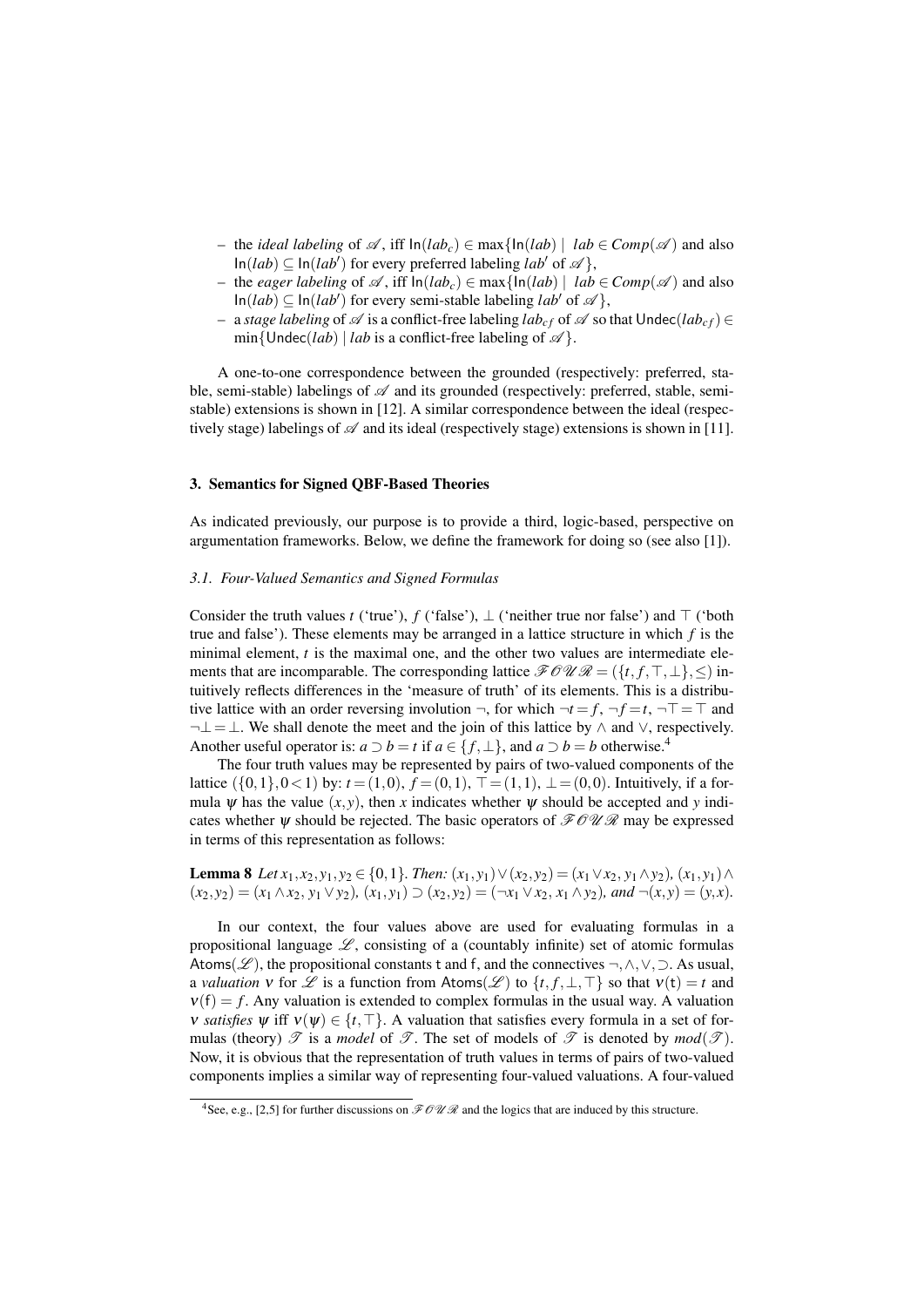valuation  $v$  may be represented in terms of a pair of two-valued components  $(v_1, v_2)$  by  $v(p) = (v_1(p), v_2(p))$ . So if, for instance,  $v(p) = t$ , then  $v_1(p) = 1$  and  $v_2(p) = 0$ . Note also that  $v = (v_1, v_2)$  is a four-valued model of  $\mathcal{T}$  iff  $v_1(w) = 1$  for every  $w \in \mathcal{T}$ .

**Definition 9** A *signed alphabet* Atoms<sup> $\pm$ </sup>( $\mathscr L$ ) is a set consisting of two symbols  $p^{\oplus}, p^{\ominus}$ for each atom  $p \in$  Atoms( $\mathscr{L}$ ). The language over Atoms<sup> $\pm$ </sup>( $\mathscr{L}$ ) is denoted by  $\mathscr{L}^{\pm}$ .

- The two-valued valuation  $v^2$  on Atoms<sup> $\pm$ </sup>(*L*) that is *induced by* a four-valued valuation  $v^4 = (v_1, v_2)$  on Atoms( $\mathscr{L}$ ), interprets  $p^{\oplus}$  as  $v_1(p)$  and  $p^{\ominus}$  as  $v_2(p)$ .
- The four-valued valuation  $v^4$  on Atoms(*L*) that is *induced by* a two-valued valuation  $v^2$  on Atoms<sup> $\pm$ </sup>( $\mathscr{L}$ ) is defined by  $v^4(p) = (v^2(p^{\oplus}), v^2(p^{\ominus})).$

**Definition 10** For an atom *p* and formulas  $\psi$ ,  $\phi$ , define the following formulas in  $\mathcal{L}^{\pm}$ :

 $\tau_1(p) = p^{\oplus}$ ,  $\tau_2(p) = p^{\ominus},$  $\tau_1(\neg \psi) = \tau_2(\psi),$ <br>  $\tau_1(\psi \wedge \phi) = \tau_1(\psi) \wedge \tau_1(\phi),$ <br>  $\tau_2(\psi \wedge \phi) = \tau_2(\psi) \vee \tau_2(\phi),$  $\tau_1(\psi\wedge\phi)=\tau_1(\psi)\wedge\tau_1(\phi), \qquad\qquad \tau_2(\psi\wedge\phi)=\tau_2(\psi)\vee\tau_2(\phi),$  $\tau_1(\psi \vee \phi) = \tau_1(\psi) \vee \tau_1(\phi), \qquad \qquad \tau_2(\psi \vee \phi) = \tau_2(\psi) \wedge \tau_2(\phi),$  $\tau_1(\psi \supset \phi) = \neg \tau_1(\psi) \vee \tau_1(\phi), \qquad \tau_2(\psi \supset \phi) = \tau_1(\psi) \wedge \tau_2(\phi).$ 

We denote  $\tau_i(\mathcal{F}) = {\tau_i(\psi) | \psi \in \mathcal{F}} (i = 1, 2)$ 

Example 11  $\tau_1(\neg(p \land \neg q) \supset \neg q) = \neg \tau_1(\neg(p \land \neg q)) \lor \tau_1(\neg q) = \neg \tau_2(p \land \neg q) \lor \tau_2(q) =$  $\neg(\tau_2(p)\vee\tau_2(\neg q))\vee\tau_2(q)=\neg(\tau_2(p)\vee\tau_1(q))\vee\tau_2(q)=\neg(p^\ominus\vee q^\oplus)\vee q^\ominus.$ 

**Proposition 12** [1] *If*  $v^2$  *is induced by*  $v^4$  *or*  $v^4$  *is induced by*  $v^2$ *, then*  $v^4$  *satisfies*  $\psi$  *iff*  $v^2$  satisfies  $\tau_1(\psi)$ , and  $v^4$  satisfies  $\neg \psi$  *iff*  $v^2$  satisfies  $\tau_2(\psi)$ .

**Definition 13** For a formula  $\psi$  in  $\mathscr L$  we define the following signed formulas in  $\mathscr L^{\pm}$ :

 $\mathsf{val}(\pmb{\psi},t) = \pmb{\tau}_1(\pmb{\psi}) \wedge \neg \pmb{\tau}_2(\pmb{\psi}), \qquad \mathsf{val}(\pmb{\psi},f) = \neg \pmb{\tau}_1(\pmb{\psi}) \wedge \pmb{\tau}_2(\pmb{\psi}),$  $\mathsf{val}(\pmb{\psi},\top) = \tau_1(\pmb{\psi}) \land \tau_2(\pmb{\psi}), \qquad \mathsf{val}(\pmb{\psi},\bot) = \neg \tau_1(\pmb{\psi}) \land \neg \tau_2(\pmb{\psi}).$ 

**Proposition 14** If  $v^2$  is induced by  $v^4$ , or  $v^4$  is induced by  $v^2$ , then for every  $\psi$ ,  $v^4(\psi)$  =  $x \text{ iff } v^2(\text{val}(\psi, x)) = 1.$ 

# *3.2. QBFs and Signed QBFs*

We now extend the language  $\mathscr L$  (respectively,  $\mathscr L^{\pm}$ ) with quantifiers  $\forall$ ,  $\exists$  over propositional variables. We denote the extended language by  $\mathscr{L}_{Q}$  (respectively,  $\mathscr{L}_{Q}^{\pm}$ ). The elements of  $\mathscr{L}_Q$  are called quantified Boolean formulas (QBFs), and the elements of  $\mathscr{L}^\pm_Q$  are called *signed* QBFs. Intuitively, the meaning of a QBF of the form  $\exists p \forall q \psi$  is that there exists a truth assignment of *p* such that for every truth assignment of  $\dot{q}$ ,  $\dot{\psi}$  is true. Clearly, QBFs can be seen as a conservative extension of propositional formulas. To formalize this, consider a QBF  $\Psi$  over  $\mathcal{L}_0$ . An occurrence of an atom p in  $\Psi$  is called *free* if it is not in the scope of a quantifier  $Q_p$ , for  $Q \in \{\forall, \exists\}$ . We denote by  $\Psi[\phi_1/p_1, \ldots, \phi_n/p_n]$  the uniform substitution of each free occurrence of a variable (atom)  $p_i$  in  $\Psi$  by a formula  $\phi_i$ , for  $i = 1, \ldots, n$ . Now, the definition of a valuation can be extended to QBFs as follows:

$$
\begin{aligned}\n\mathbf{v}(\neg \psi) &= \neg \mathbf{v}(\psi), & \mathbf{v}(\psi \circ \phi) &= \mathbf{v}(\psi) \circ \mathbf{v}(\phi), \text{ where } \circ \in \{\land, \lor, \supset\}, \\
\mathbf{v}(\forall p \ \psi) &= \mathbf{v}(\psi[\mathbf{t}/p]) \land \mathbf{v}(\psi[\mathbf{f}/p]), & \mathbf{v}(\exists p \ \psi) &= \mathbf{v}(\psi[\mathbf{t}/p]) \lor \mathbf{v}(\psi[\mathbf{f}/p]).\n\end{aligned}
$$

As before, we say that a (two-valued) valuation *v satisfies* a QBF  $\Psi$  if  $v(\Psi) = 1$  and that *ν* is a *model* of a set  $\Gamma$  of QBFs if *ν* satisfies every element of  $\Gamma$ .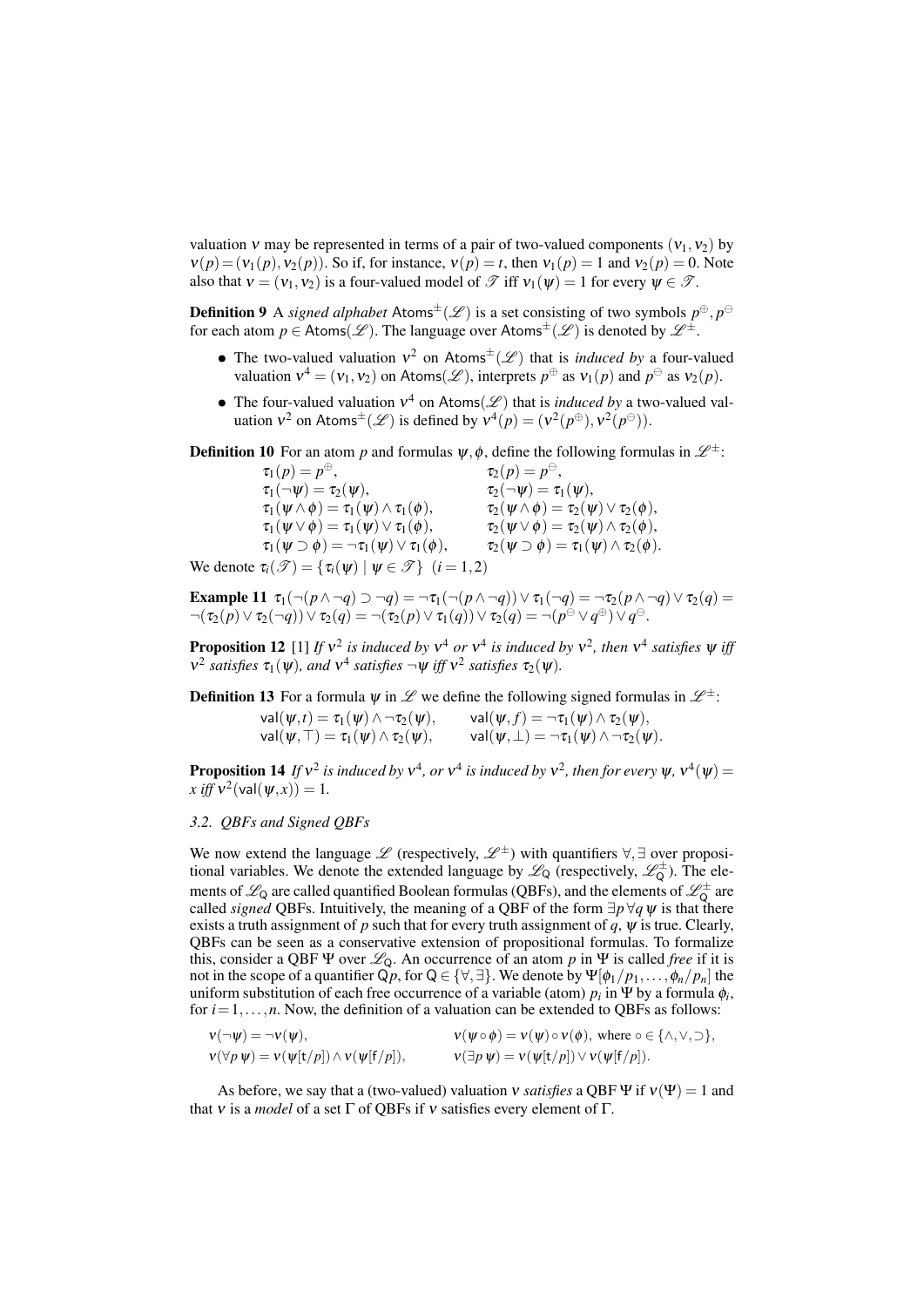## 4. Logic-Based Argumentation Semantics

We are now ready to use signed QBF-based theories for representing and reasoning with the various semantics of argumentation systems, as depicted in Definitions 3 and 7.

## *4.1. Complete Semantics*

By Definition 6, complete extensions may be represented by a three-valued semantics, where in, out, undec correspond, respectively, to  $t$ ,  $f$ ,  $\perp$ . The next definition reflects this.

**Definition 15** Given an AF  $\mathscr{A} = \langle Ar, att \rangle$ , we denote by  $\mathsf{LAB}_{\mathscr{A}}(x)$  the following set of expressions:

$$
\left\{\begin{aligned}&\mathrm{val}(x,t)\supset\bigwedge_{y\in Ar}\Big(\mathrm{att}(y,x)\supset\mathrm{val}(y,f)\Big),\\&\mathrm{val}(x,f)\supset\bigvee_{y\in Ar}\Big(\mathrm{att}(y,x)\wedge\mathrm{val}(y,t)\Big),\\&\mathrm{val}(x,\bot)\supset\Big(\neg\bigwedge_{y\in Ar}\Big(\mathrm{att}(y,x)\supset\mathrm{val}(y,f)\Big)\wedge\neg\bigvee_{y\in Ar}\Big(\mathrm{att}(y,x)\wedge\mathrm{val}(y,t)\Big)\Big)\end{aligned}\right\}
$$

*.*

LAB<sub> $\alpha$ </sub> $(x)$  is an abbreviation of the signed theory that is induced by  $\mathscr{A} = \langle Ar, att \rangle$ . Here, *x* should be sequentially substituted by the elements of *Ar*, val $(x, y)$  are the signed formulas in Definition 13, att $(y, x)$  is the propositional constant t if  $(y, x) \in$  *att* and otherwise  $\text{att}(y, x)$  is the propositional constant f. By this, the formulas in LAB<sub> $\alpha$ </sub> represent the three requirements from a complete labeling, specified in Definition 6.

Given an AF  $\mathscr{A} = \langle Ar, att \rangle$ , we denote by  $LAB_{\mathscr{A}}[A_i/x]$  the expressions in Definition 15, evaluated with respect to the argument  $A_i \in Ar$ . By sequentially evaluating the expressions of Definition 15 with respect to all the arguments in *Ar*, we get a signed theory whose propositional variables are  $Ar^{\pm} = \{A_i^{\oplus} \mid A_i \in Ar\} \cup \{A_i^{\ominus} \mid A_i \in Ar\}$ .<sup>5</sup>

Since we are in the three-valued context, we should prevent *⊤*-assignments. As  $v^4(p) = \top$  iff for the induced valuation  $v^2$ ,  $v^2(p^{\oplus}) = 1$  and  $v^2(p^{\ominus}) = 1$ , the coherence condition on *Ar* for excluding  $\top$ -assignments is  $COH(Ar) = \{ \neg (A_i^{\oplus} \land A_i^{\ominus}) \mid A_i \in Ar \}.$ 

**Definition 16** Given  $\mathscr{A} = \langle Ar, att \rangle$ , we let CMP( $\mathscr{A}$ ) be  $\Box$ *Ai∈Ar*  $LAB_{\mathscr{A}}[A_i/x]$  ∪ COH( $Ar$ ).

**Example 17** Consider again the argumentation framework  $\mathcal{A}_1$  in Example 4. In this case,  $LAB_{\mathscr{A}_1}$  is the following theory:

| $val(A,t) \supset val(B,f),$                                                                      | $val(A, f) \supset val(B,t),$                 |
|---------------------------------------------------------------------------------------------------|-----------------------------------------------|
| $val(B,t) \supset val(A,f),$                                                                      | $val(B, f) \supset val(A,t),$                 |
| $val(C,t) \supset (val(B,f) \wedge val(E,f)),$                                                    | $val(C, f) \supset (val(B,t) \vee val(E,t)),$ |
| $val(D,t) \supset val(C,f),$                                                                      | $val(D, f) \supset val(C,t),$                 |
| $val(E,t) \supset val(D,f),$                                                                      | $val(E, f) \supset val(D,t),$                 |
| $val(A, \perp) \supset (\neg val(B, f) \wedge \neg val(B, t)),$                                   |                                               |
| $val(B, \perp) \supset (\neg val(A, f) \wedge \neg val(A, t)),$                                   |                                               |
| $val(C, \perp) \supset \neg (val(B, f) \wedge val(E, f)) \wedge \neg (val(B, t) \vee val(E, t)),$ |                                               |
| $val(D, \perp) \supset (\neg val(C, f) \wedge \neg val(C, t)),$                                   |                                               |
| $val(E, \perp) \supset (\neg val(D, f) \wedge \neg val(D, t)).$                                   |                                               |

<sup>&</sup>lt;sup>5</sup>Here and in what follows we freely exchange an argument  $A_i \in Ar$ , the propositional variable that represents *A*<sub>*i*</sub> (with the same notation), and the corresponding signed variables  $A_i^{\oplus}$ ,  $A_i^{\ominus}$  in LAB<sub>*A*</sub>.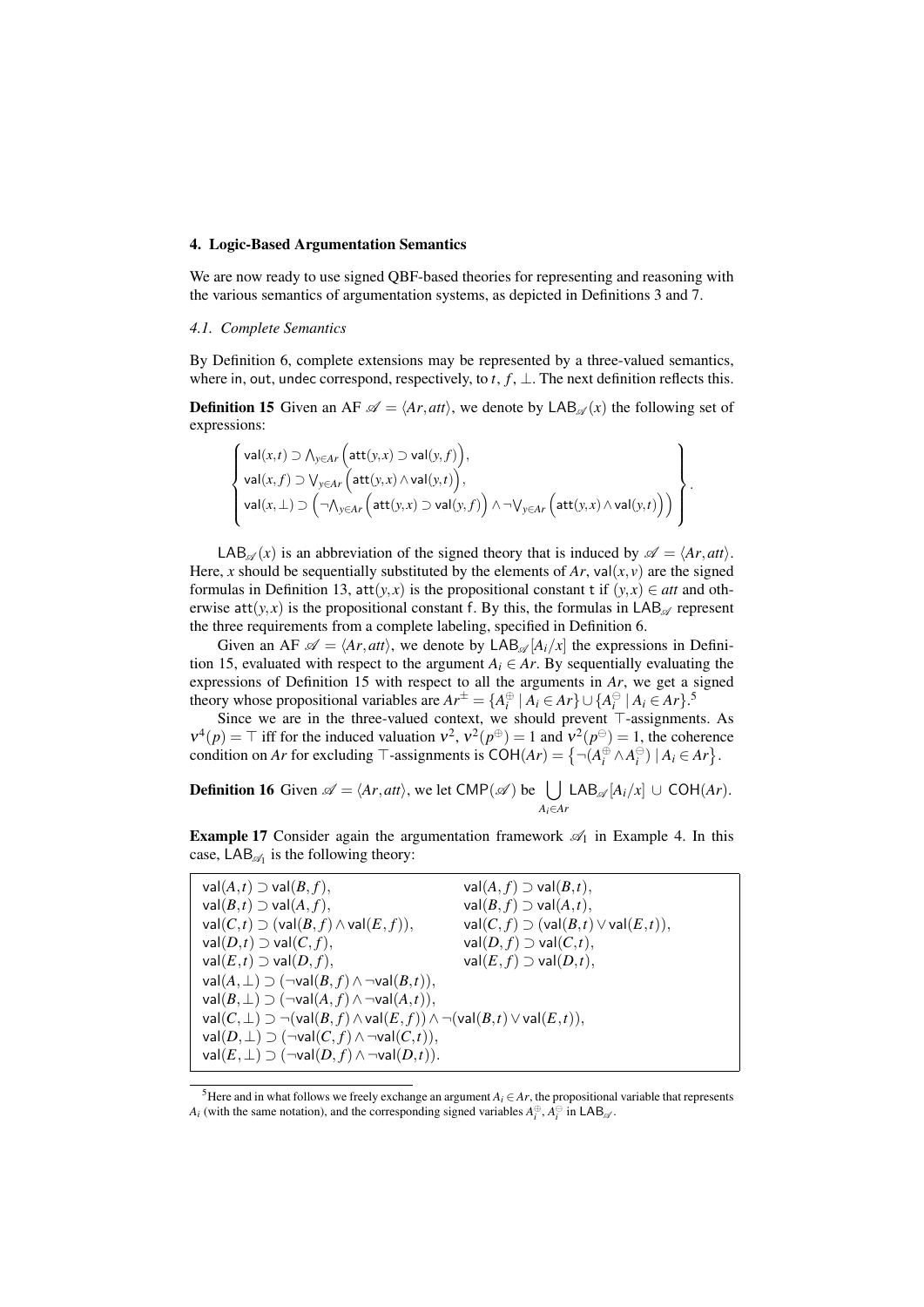Thus,  $\text{CMP}(\mathscr{A}_1) = \text{LAB}_{\mathscr{A}_1} \cup \text{COH}(Ar)$  is the following theory:

 $(A^{\oplus} \wedge \neg A^{\ominus}) \supset (B^{\ominus} \wedge \neg B^{\oplus}),$  (*A <sup>⊖</sup> ∧ ¬A <sup>⊕</sup>*) *⊃* (*B <sup>⊕</sup> ∧ ¬B <sup>⊖</sup>*)*,* (*B <sup>⊕</sup> ∧ ¬B <sup>⊖</sup>*) *⊃* (*A <sup>⊖</sup> ∧ ¬A <sup>⊕</sup>*)*,* (*B <sup>⊖</sup> ∧ ¬B <sup>⊕</sup>*) *⊃* (*A <sup>⊕</sup> ∧ ¬A <sup>⊖</sup>*)*,* (*C <sup>⊕</sup> ∧ ¬C <sup>⊖</sup>*) *⊃* ((*B <sup>⊖</sup> ∧ ¬B <sup>⊕</sup>*)*∧*(*E <sup>⊖</sup> ∧ ¬E*  $(\theta^{\oplus})$ )*,*  $(C^{\ominus} \land \neg C^{\oplus}) \supset ((B^{\oplus} \land \neg B^{\ominus}) \lor (E^{\oplus} \land \neg E^{\ominus})),$  $(D^{\oplus} \land \neg D^{\ominus}) \supset (C^{\ominus} \land \neg C^{\oplus}),$  (*D <sup>⊖</sup> ∧ ¬D <sup>⊕</sup>*) *⊃* (*C <sup>⊕</sup> ∧ ¬C <sup>⊖</sup>*)*,*  $(E^{\oplus} \wedge \neg E^{\ominus}) \supset (D^{\ominus} \wedge \neg D^{\oplus}),$  (*E <sup>⊖</sup> ∧ ¬E <sup>⊕</sup>*) *⊃* (*D <sup>⊕</sup> ∧ ¬D <sup>⊖</sup>*)*,*  $(\neg A^{\oplus} \wedge \neg A^{\ominus}) \supset (\neg (B^{\ominus} \wedge \neg B^{\oplus}) \wedge \neg (B^{\oplus} \wedge \neg B^{\ominus})),$  $(\neg B^{\oplus} \land \neg B^{\ominus}) \supset (\neg (A^{\ominus} \land \neg A^{\oplus}) \land \neg (A^{\oplus} \land \neg A^{\ominus})),$  $(\neg C^\oplus \wedge \neg C^\ominus) \supset \neg((B^\ominus \wedge \neg B^\oplus) \wedge (E^\ominus \wedge \neg E^\oplus)) \wedge \neg((B^\oplus \wedge \neg B^\ominus) \vee (E^\oplus \wedge \neg E^\ominus)),$  $(\neg D^{\oplus} \land \neg D^{\ominus}) \supset (\neg(C^{\ominus} \land \neg C^{\oplus}) \land \neg(C^{\oplus} \land \neg C^{\ominus})),$  $(\neg E^{\oplus} \land \neg E^{\ominus}) \supset (\neg(D^{\ominus} \land \neg D^{\oplus}) \land \neg(D^{\oplus} \land \neg D^{\ominus}),$  $\neg(A^{\oplus}\wedge A^{\ominus}), \neg(B^{\oplus}\wedge B^{\ominus}), \neg(C^{\oplus}\wedge C^{\ominus}), \neg(D^{\oplus}\wedge D^{\ominus}), \neg(E^{\oplus}\wedge E^{\ominus}).$ 

The two-valued and three-valued models of this theory are the following:

|  |  |  |  | $\begin{array}{ccccccccc} &A^{\oplus} &A^{\ominus} &B^{\oplus} &B^{\ominus} &C^{\oplus} &C^{\ominus} &D^{\oplus} &B^{\ominus} &E^{\oplus} &E^{\ominus} \end{array}$ |  |  |  | $V$   A B C D E                               |  |
|--|--|--|--|---------------------------------------------------------------------------------------------------------------------------------------------------------------------|--|--|--|-----------------------------------------------|--|
|  |  |  |  | $\mu_1$   1 0 0 1 0 0 0 0 0 0 0                                                                                                                                     |  |  |  | $v_1$   t   f $\perp$ $\perp$ $\perp$         |  |
|  |  |  |  |                                                                                                                                                                     |  |  |  | $v_2$ f t f t f                               |  |
|  |  |  |  |                                                                                                                                                                     |  |  |  | $v_3$ $\perp$ $\perp$ $\perp$ $\perp$ $\perp$ |  |

The sets of atoms that are assigned true by these valuations are  $\{A\}$ ,  $\{B, D\}$ , and 0. These are exactly the complete extensions of  $\mathcal{A}_1$ , as indeed indicated in Corollary 19 below.

**Proposition 18** Let  $\mathscr{A} = \langle Ar, att \rangle$  be an AF. Then there is a one-to-one correspondence *between the elements of (1) the complete extensions of*  $\mathcal{A}$ , (2) the complete labelings of  $\mathscr A$ , and (3) the models of CMP( $\mathscr A$ ).<sup>6</sup>

**Corollary 19** Let  $\mathscr{A} = \langle Ar, att \rangle$  be an AF. Then E is a complete extension of  $\mathscr{A}$  iff there *is a three-valued valuation*  $v^3$  *that is associated with a model*  $v$  *of*  $\mathsf{CMP}(\mathscr{A})$  *such that:* 

- $E = \ln(v) = \{A_i \in Ar \mid v^3(A_i) = t\},\$
- $E^+ = \text{Out}(v) = \{A_i \in Ar \mid v^3(A_i) = f\}$
- $\bullet$  *Ar*  $\setminus$  (*E* ∪ *E*<sup>+</sup>) = Undec(*v*) = {*A<sub><i>i*</sub> ∈ *Ar* |  $v^3$ (*A<sub>i</sub>*) = ⊥}*.*

#### *4.2. Stable Semantics*

By Definition 3, a stable extension of an argumentation framework  $\mathscr{A} = \langle Ar, att \rangle$  is a complete extension *E* of  $\mathscr A$  such that  $E \cup E^+ = Ar$ . It follows, then, that:

Proposition 20 *Let A be an AF. Then E is a stable extension of A iff there is a model*  $v$  *of* CMP( $\mathscr A$ ) *such that*  $ln(v) = E$ ,  $Out(v) = E^+$ *, and*  $Under(v) = \emptyset$ *.* 

The last proposition can be represented by a corresponding signed theory as follows:

**Definition 21** Given an AF  $\mathscr{A} = \langle Ar, att \rangle$ , we denote  $SE(\mathscr{A}) = CMP(\mathscr{A}) \cup EM(ar)$ , where  $EM(Ar)$  'excludes the middle-value' ( $\perp$ ), i.e.,  $EM(Ar) = \{(A_i^{\oplus} \vee A_i^{\ominus}) \mid A_i \in Ar\}$ .

<sup>&</sup>lt;sup>6</sup>Due to lack of space proofs are omitted.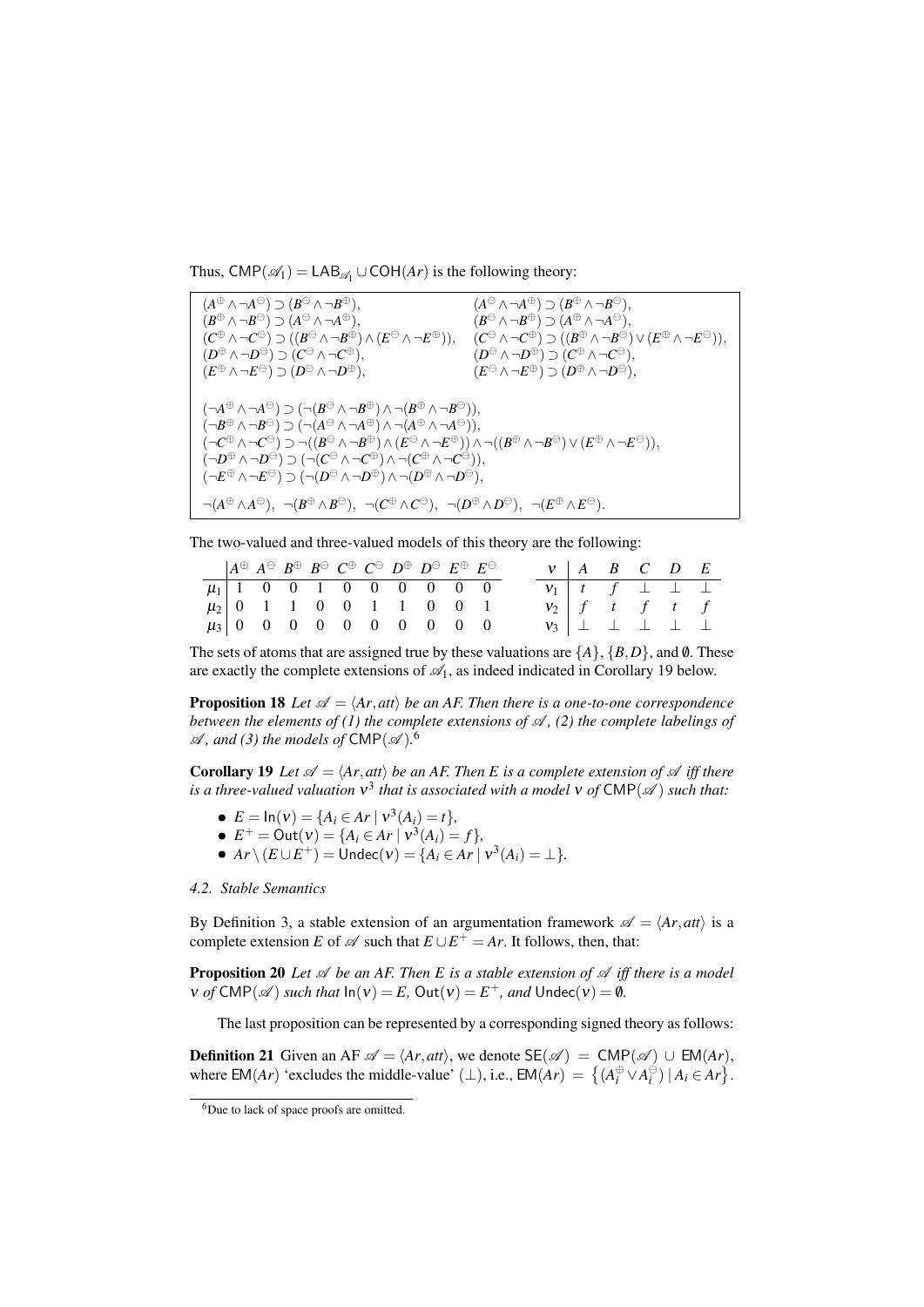**Proposition 22** *Let*  $\mathscr{A} = \langle Ar, att \rangle$  *be an AF, and let E be a complete extension of*  $\mathscr{A}$ *.* 

- *E* is a stable extension of  $\mathscr A$  iff there is a two-valued model  $v^2$  of  $SE(\mathscr A)$  such *that*  $E = \ln(v^2)$  *and*  $E^+ = \text{Out}(v^2)$ *,*
- *• E is a stable extension of A iff there is a 3-valued valuation* <sup>ν</sup> 3 *that is associated* with a model of  $\mathsf{SE}(\mathscr{A})$  s.t.  $E = \{A_i \mid v^3(A_i) = t\}$ , and  $E^+ = \{A_i \mid v^3(A_i) = f\}$ .

**Example 23** Consider the theory CMP( $\mathscr{A}_1$ ) of Example 17. Since only  $\mu_2$  satisfies EM(*Ar*<sub>1</sub>), it is the only model of SE( $\mathscr{A}_1$ ). Now, since  $\{B, D\} = \ln(\mu_2) = \{x \mid v_2(x) = t\}$ , it follows that  ${B, D}$  is the only stable extension of  $\mathcal{A}_1$ , as guaranteed by Proposition 22.

#### *4.3. Semi-Stable Semantics*

Recall that a semi-stable extension of  $\mathscr{A} = \langle Ar, att \rangle$  is a complete extension *E* of  $\mathscr{A}$  for which the set  $E \cup E^+$  is maximal, i.e.,  $Ar \setminus (E \cup E^+)$  is *minimal*. Thus, for representing the semi-stable extensions of  $\mathscr A$  we have to identify the models of CMP( $\mathscr A$ ) and 'filter out' those models that do not minimize the *⊥*-assignments. In other words, we have to compute the  $\leq$ <sub>1</sub>-minimal models of CMP( $\mathscr A$ ), where:

- for 2-valued valuations  $v, \mu$  on  $Ar^{\pm}$ ,  $v \leq_{\perp} \mu$  iff  $U$ ndec $(v) \subseteq U$ ndec $(\mu)$ ,
- for 3-valued valuations  $v, \mu$  on  $Ar, v \leq_{\perp} \mu$  iff  $\{A_i | v(A_i) = \perp\} \subseteq \{A_i | \mu(A_i) = \perp\}.$

Next, we represent the  $\leq$ <sub>⊥</sub>-minimal models of CMP( $\mathscr A$ ) by augmenting CMP( $\mathscr A$ ) with a condition (a circumscriptive-like QBF) that assures minimization of *⊥*-assignments.

**Definition 24** Let  $\mathscr{A} = \langle Ar, att \rangle$  be an AF with  $|Ar| = n$ . We denote by  $\psi[p_i^{\pm}/A_i^{\pm}]$  the formula  $\psi[p_1^{\oplus}/A_1^{\oplus}, p_1^{\ominus}/A_1^{\ominus}, \ldots, p_n^{\oplus}/A_n^{\oplus}, p_n^{\ominus}/A_n^{\ominus}]$  and abbreviate by  $\mathsf{CMP}(\mathscr{A})_\wedge$  the conjunction of the formulas in CMP(*A* ). Let Min*≤<sup>⊥</sup>* (CMP(*A* )) be the following QBF:

$$
\begin{array}{l} \forall\, p_1^{\oplus}, p_1^{\ominus}, \ldots, p_n^{\oplus}, p_n^{\ominus}\bigg(\quad \text{CMP}(\mathscr{A}) \wedge \Big[p_i^{\pm}/A_i^{\pm}\Big] \supset \\ \Big(\bigwedge\limits_{A_i \in A r} \Big(\text{val}(A_i, \bot)\Big[p_i^{\pm}/A_i^{\pm}\Big] \supset \text{val}(A_i, \bot)\Big) \supset \bigwedge\limits_{A_i \in A r} \Big(\text{val}(A_i, \bot) \supset \text{val}(A_i, \bot)\Big[p_i^{\pm}/A_i^{\pm}\Big]\Big)\Big)\ \Big) \, .\end{array}
$$

Definition 25 Given  $\mathscr{A} = \langle Ar, att \rangle$ , denote:  $SSE(\mathscr{A}) = CMP(\mathscr{A}) \cup \{Min_{\leq \perp}(CMP(\mathscr{A}))\}.$ 

**Proposition 26** *Let*  $\mathscr{A} = \langle Ar, att \rangle$  *be an AF, and E a complete extension of*  $\mathscr{A}$ *. Then E is a semi-stable extension of A iff there is a 3-valued valuation* <sup>ν</sup> 3 *that is associated with* a model of  $SSE(\mathscr{A})$  s.t.  $E = \{A_i \in Ar \mid v^3(A_i) = t\}$  and  $E^+ = \{A_i \in Ar \mid v^3(A_i) = f\}.$ 

#### *4.4. Grounded and Preferred Semantics*

Grounded extensions and preferred extensions of an argumentation framework *A* can be represented like the semi-stable extensions of  $\mathscr A$ , but this time, for representing preferred (respectively, grounded) extensions of  $\mathscr{A}$ , we have to augment CMP( $\mathscr{A}$ ) with a criterion that assures maximality (respectively, minimality) with respect to the following orders:

- for 2-valued valuations  $v, \mu$  on  $Ar^{\pm}$ ,  $v \leq_t \mu$  iff  $\ln(v) \subseteq \ln(\mu)$ ,
- for 3-valued valuations  $v, \mu$  on  $Ar, v \leq_t \mu$  iff  $\{A_i | v(A_i) = t\} \subseteq \{A_i | \mu(A_i) = t\}.$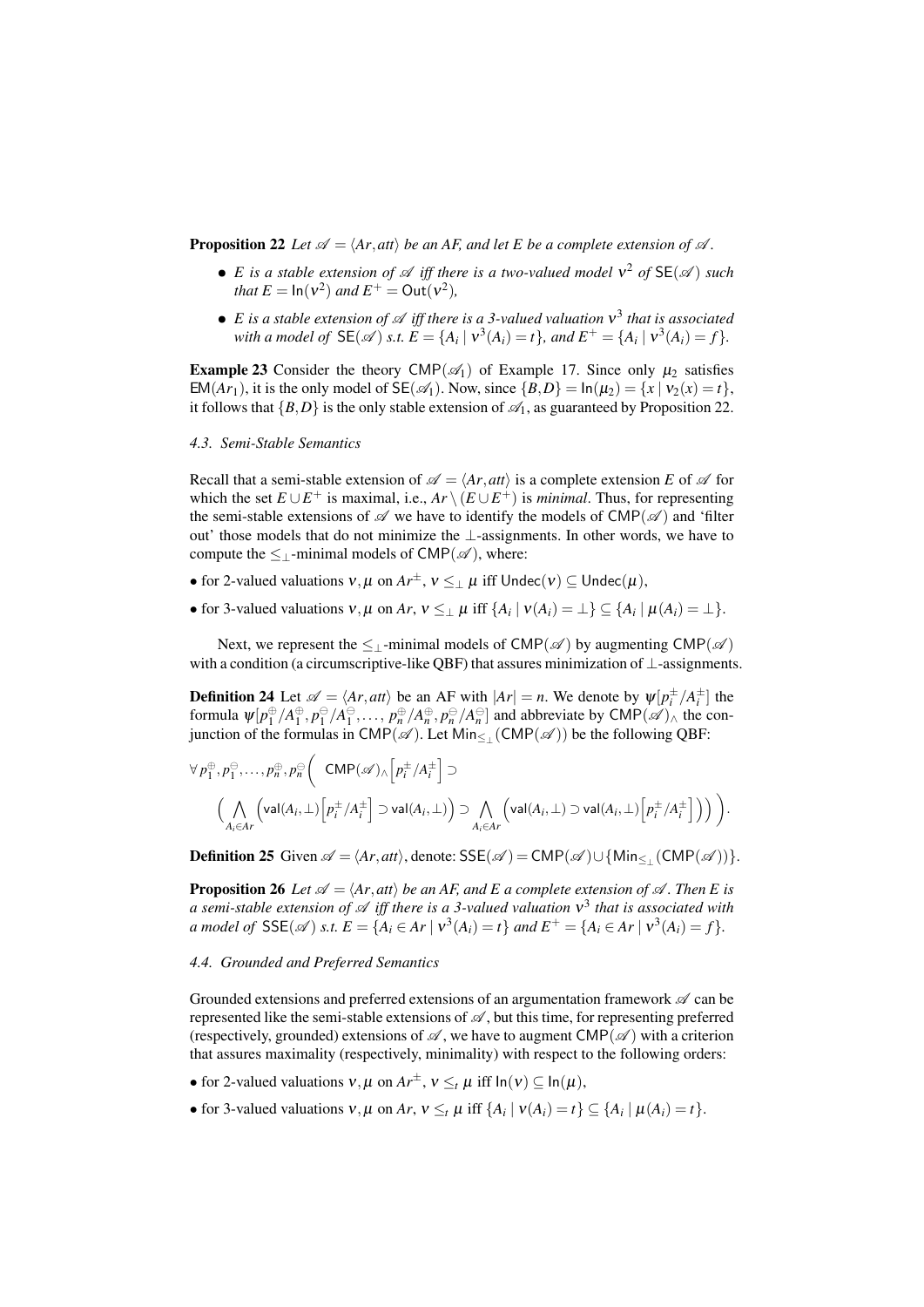Again, this can be done by corresponding QBFs. Minimization of *t*-assignments among the valuations that are associated with the models of  $CMP(\mathscr{A})$  can be specified by a QBF, denoted Min*≤<sup>t</sup>* (CMP(*A* )), that is obtained from Min*≤<sup>⊥</sup>* (CMP(*A* )) (Definition 24) by replacing every occurrence of val $(A_i, \perp)$  with the signed formula val $(A_i, t)$ . Similarly, maximization of *t*-assignments can be specified by the following QBF, denoted Max*≤<sup>t</sup>* (CMP(*A* )):

$$
\forall p_1^{\oplus}, p_1^{\ominus}, \dots, p_n^{\oplus}, p_n^{\ominus} \Big( \text{CMP}(\mathscr{A}) \wedge \Big[ p_i^{\pm}/A_i^{\pm} \Big] \supset
$$
  

$$
\Big( \bigwedge_{A_i \in A} \Big( \text{val}(A_i, t) \supset \text{val}(A_i, t) \Big[ p_i^{\pm}/A_i^{\pm} \Big] \Big) \supset \bigwedge_{A_i \in A} \Big( \text{val}(A_i, t) \Big[ p_i^{\pm}/A_i^{\pm} \Big] \supset \text{val}(A_i, t) \Big) \Big) \Big).
$$

Definition 27 Given  $\mathscr{A} = \langle Ar, att \rangle$ , denote:  $GE(\mathscr{A}) = CMP(\mathscr{A}) \cup \{Min_{\leq t}(CMP(\mathscr{A}))\}$ and  $PE(\mathscr{A}) = CMP(\mathscr{A}) \cup \{Max_{\leq t}(CMP(\mathscr{A}))\}.$ 

**Proposition 28** *Let*  $\mathscr{A} = \langle Ar, att \rangle$  *be an AF, and let E be a complete extension of*  $\mathscr{A}$ *.* 

- *• E is the grounded extension of A iff there is a three-valued valuation* <sup>ν</sup> 3 *that is associated with a model of*  $GE(\mathscr{A})$  *such that*  $E = \{A_i \in Ar \mid v^3(A_i) = t\}$  and  $E^+ = \{A_i \in Ar \mid v^3(A_i) = f\}.$
- **•** *E is a preferred extension of A iff there is a three-valued valuation*  $ν$ <sup>3</sup> *that is associated with a model of*  $PE(\mathscr{A})$  *such that*  $E = \{A_i \in Ar \mid v^3(A_i) = t\}$  *and*  $E^+ = \{A_i \in Ar \mid v^3(A_i) = f\}.$

**Example 29** Consider the signed theory  $CMP(\mathcal{A}_1)$  of Example 17. Among the three models of CMP( $\mathscr{A}_1$ ),  $\mu_3$  satisfies  $\text{Min}_{\leq t}(\text{CMP}(\mathscr{A}_1))$  and both of  $\mu_1$  and  $\mu_2$  satisfy  $\text{Max}_{\leq t}(\text{CMP}(\mathscr{A}_1))$ . Thus,  $mod(\text{GE}(\mathscr{A}_1)) = {\mu_3}$  and  $mod(\text{PE}(\mathscr{A}_1)) = {\mu_1, \mu_2}$ . In the notations of Example 17, then,

- a)  $v_3$  is the only three-valued valuation that is relevant for the first item of Proposition 28, and so  $\{x \mid v_3(x) = t\} = \emptyset$  is the grounded extension of  $\mathcal{A}_1$ .
- b)  $v_1$  and  $v_2$  are the three-valued valuations that are relevant for the second item of Proposition 28, and so both  $\{x \mid v_1(x) = t\} = \{A\}$  and  $\{x \mid v_2(x) = t\} = \{B, D\}$ are the preferred extensions of *A*1.

## *4.5. Ideal and Eager Semantics*

Using the signed QBF theory PE for representing preferred extensions, it is possible to represent the ideal extension as well.

**Definition 30** Let 
$$
\mathscr{A} = \langle Ar, att \rangle
$$
 with  $|Ar| = n$ . Denote by SubSet <sub>$\leq_i$</sub>  (PE( $\mathscr{A}$ )) the QBF:  
\n $\forall q_1^{\oplus}, q_1^{\ominus}, \ldots, q_n^{\oplus}, q_n^{\ominus} \Big( PE(\mathscr{A}) \wedge \Big[ p_i^{\pm}/A_i^{\pm} \Big] \supset \bigwedge_{A_i \in Ar} \Big( val(A_i, t) \supset val(A_i, t) \Big[ p_i^{\pm}/A_i^{\pm} \Big] \Big) \Big).$  Define:  
\n
$$
PrelE(\mathscr{A}) = CMP(\mathscr{A}) \cup \{ SubSet_{\leq_i} (PE(\mathscr{A})) \},
$$
\n
$$
lE(\mathscr{A}) = PrelE(\mathscr{A}) \cup \{ Max_{\leq_i} (PrelE(\mathscr{A})) \},
$$

where  $\mathsf{Max}_{\leq t}(\mathsf{PrelE}(\mathscr{A}))$  is obtained from  $\mathsf{Max}_{\leq t}(\mathsf{CMP}(\mathscr{A}))$  by substituting  $\mathsf{CMP}(\mathscr{A})_\wedge$ by PreIE $({\mathscr{A}})_{\wedge}$ .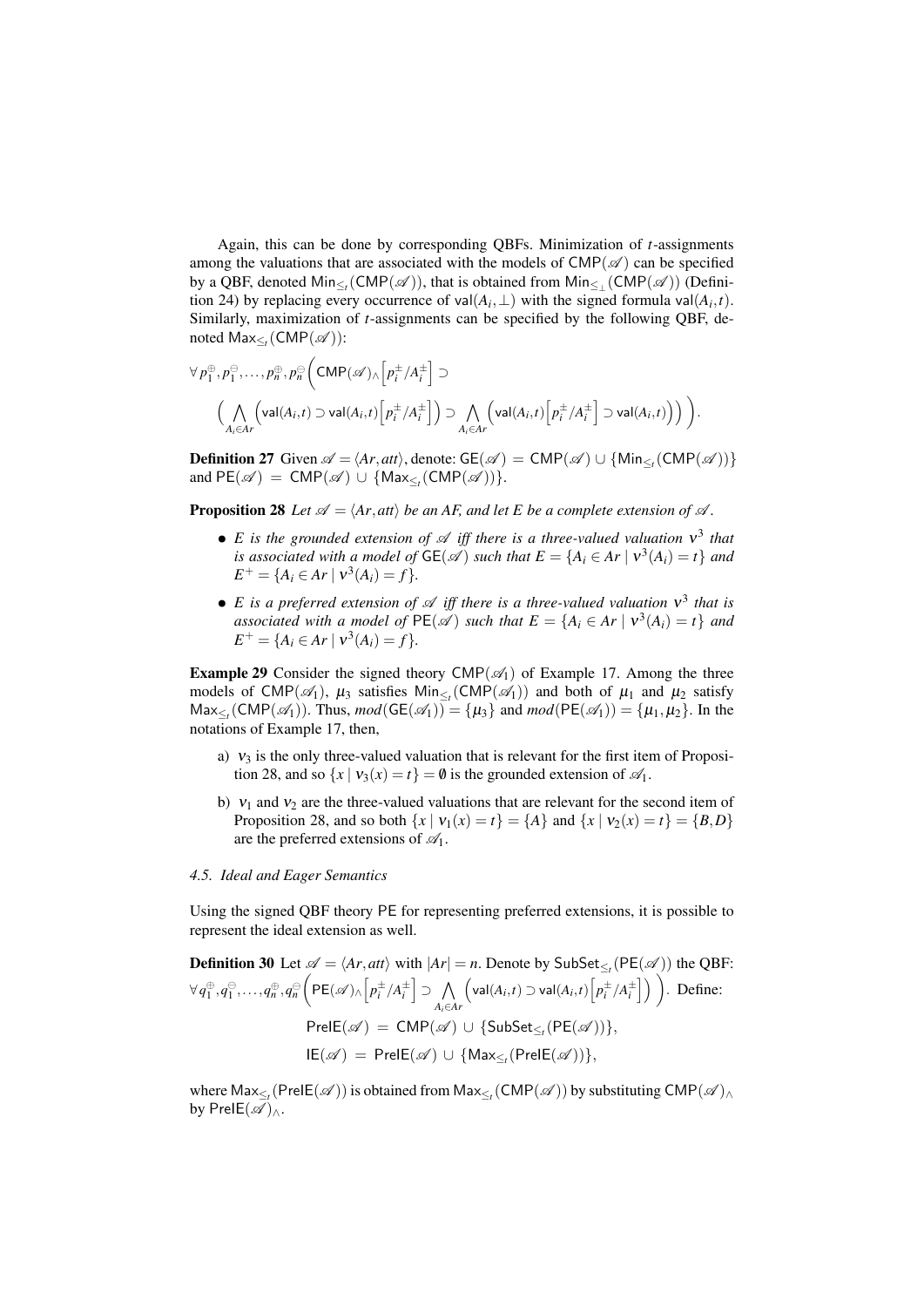In terms of labeling functions, PreIE (denoting 'pre-ideal' extensions) states that the labeling has to be a complete one, and its set of in-labeled arguments should be a subset of each set of in-labeled arguments of the preferred labelings of  $\mathscr A$ . In turn, IE selects among these (pre-ideal) labelings the one with maximal in-labeled arguments (i.e., the in-maximal pre-ideal set). Hence,  $IE(\mathscr{A})$  selects the ideal labeling of  $\mathscr{A}$ . Thus,

Proposition 31 *Let A be an argumentation framework. Then E is the ideal extension of A iff there is a model*  $\nu$  *of*  $\mathsf{IE}(\mathscr{A})$  *such that*  $\mathsf{In}(\nu) = E$  *and*  $\mathsf{Out}(\nu) = E^+$ *.* 

Eager semantics is defined like ideal semantics, but with respect to semi-stable extensions instead of preferred extensions. So in order to represent the eager extension we just have to replace in Definition 30 the signed QBF theory PE, representing preferred extensions, by the signed QBF theory SSE, representing semi-stable extensions. Thus,

**Definition 32** Given an AF  $\mathscr{A} = \langle Ar, att \rangle$ , we denote

$$
PreEE(\mathscr{A}) = \text{CMP}(\mathscr{A}) \cup \{\text{SubSet}_{\leq r}(\text{SSE}(\mathscr{A}))\},
$$
  
EE(\mathscr{A}) = PreEE(\mathscr{A}) \cup \{\text{Max}\_{\leq r}(\text{PreEE}(\mathscr{A}))\}.

SubSet<sub> $\leq$ </sub> (SSE( $\mathscr{A}$ )) is obtained from SubSet<sub> $\leq$ </sub> (PE( $\mathscr{A}$ )) by substituting PE( $\mathscr{A}$ ) $\wedge$  by SSE(*A* )*∧*. Max*≤<sup>t</sup>* (PreEE(*A* )) is obtained from Max*≤<sup>t</sup>* (CMP(*A* )) by substituting  $CMP(\mathscr{A})$ <sub>∧</sub> by PreEE( $\mathscr{A})$ <sub>∧</sub>.

Similar considerations as before imply that PreEE represents the 'pre-eager' extensions of  $\mathscr A$  (i.e., the complete labelings of  $\mathscr A$  whose set of in-labeled arguments is a subset of the set of in-labeled arguments of every semi-stable labeling of *A* ), and EE represents the 'pre-eager' labeling with maximal in-assignments. Thus,  $EE(\mathscr{A})$  represents the eager extension of *A* .

Proposition 33 *Let A be an argumentation framework. Then E is the eager extension of*  $\mathscr A$  *iff there is a model*  $\mathsf v$  *of*  $\mathsf{EE}(\mathscr A)$  *such that*  $\mathsf{In}(\mathsf v) = E$  *and*  $\mathsf{Out}(\mathsf v) = E^+$ *.* 

## *4.6. Stage Semantics*

The definition of stage extensions resembles that of semi-stable extensions. Both extensions are sets of arguments with maximal range, but in contrast to semi-stable extensions, for representing stage extensions we need a signed theory that formalizes conflict-free labelings. This is what we do next.

**Definition 34** Given  $\mathscr{A} = \langle Ar, att \rangle$ , we denote by CFLAB $\mathscr{A}(x)$  the following set:

$$
\begin{Bmatrix}\n\mathsf{val}(x,t) \supset \bigwedge_{y \in Ar} \big(\mathsf{att}(y,x) \supset \neg \mathsf{val}(y,t)\big), \\
\mathsf{val}(x,f) \supset \bigvee_{y \in Ar} \big(\mathsf{att}(y,x) \wedge \mathsf{val}(y,t)\big)\n\end{Bmatrix}.
$$

The meanings of the expressions above are similar to those in Definition 15. By this,  $CFLAB_{\mathscr{A}}$  represents the two requirements (Pos1) and (Neg) of a conflict-free labeling, given in Definition 6. Again, we denote by CFLAB<sub> $\mathscr{A}[A_i/x]$ </sub> the expressions of Definition 34, evaluated w.r.t.  $A_i \in Ar$ .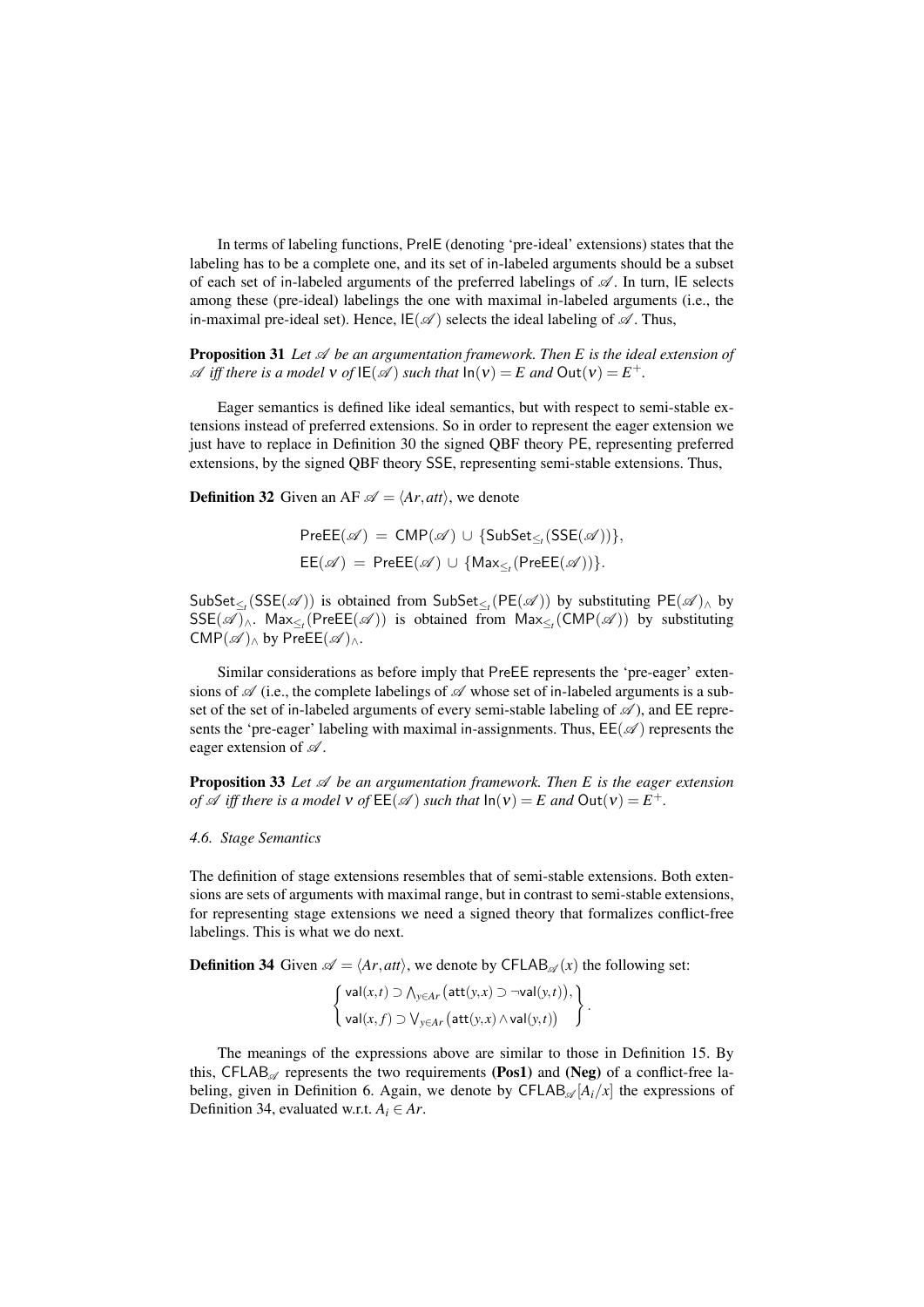**Definition 35** Given  $\mathscr{A} = \langle Ar, att \rangle$ , we let  $CF(\mathscr{A})$  be  $\bigcup$ *Ai∈Ar*  $CFLAB_{\mathscr{A}}[A_i/x] \cup COH(Ar).$ 

Proposition 36 *There is a one-to-one correspondence between the conflict-free labelings of an argumentation framework*  $\mathcal A$  *and the models of*  $CF(\mathcal A)$ *.* 

**Definition 37** Given  $\mathscr{A} = \langle Ar, att \rangle$ , we let  $\mathsf{SGE}(\mathscr{A})$  be  $\mathsf{CF}(\mathscr{A}) \cup \{ \mathsf{Min}_{\leq \perp}(\mathsf{CF}(\mathscr{A})) \}.$ 

**Proposition 38** *Let*  $\mathscr{A} = \langle Ar, att \rangle$  *be an AF. A subset E of Ar is a stage extension of*  $\mathscr{A}$  *iff there is a three-valued valuation*  $v^3$  *that is associated with a model*  $v^2$  *of*  $\mathsf{SGE}(\mathscr{A})$ *, such* that  $E = \ln(v^2) = \{A_i \in Ar \mid v^3(A_i) = t\}$  and  $E^+ = \text{Out}(v^2) = \{A_i \in Ar \mid v^3(A_i) = f\}.$ 

## 5. Summary and Perspective

Table 1 summarizes the one-to-one correspondence between extension-based semantics, argumentation labelings, and models of signed (QBF) theories, as depicted in this paper.

| extension   | labeling                                   | signed (QBF) theory |                                                  |         |  |  |  |
|-------------|--------------------------------------------|---------------------|--------------------------------------------------|---------|--|--|--|
| complete    | complete                                   | <b>CMP</b>          |                                                  | Def. 16 |  |  |  |
| stable      | complete without undec                     | SE                  | $[CMP + EM]$                                     | Def. 21 |  |  |  |
| semi-stable | complete with minimal undec                | <b>SSE</b>          | $[CMP + Min1 (CMP)]$                             | Def. 25 |  |  |  |
| preferred   | complete with maximal in                   | PE                  | $[{\sf CMP} + {\sf Max}_{\leq}$ , $({\sf CMP})]$ | Def. 27 |  |  |  |
| grounded    | complete with minimal in                   | GE                  | $[CMP + Min_{\leq r} (CMP)]$                     | Def. 27 |  |  |  |
| pre-ideal   | complete with in-subset w.r.t. preferred   | PrelE               | $[CMP + SubSet_{\leq} (PE)]$                     | Def. 30 |  |  |  |
| ideal       | pre-ideal with maximal in                  | ΙE                  | $[PreIE + Max_{\leq r}(PreIE)]$                  | Def. 30 |  |  |  |
| pre-eager   | complete with in-subset w.r.t. semi-stable | PreEE               | $[CMP + SubSet_{\leq r} (SSE)]$                  | Def. 32 |  |  |  |
| eager       | pre-eager with maximal in                  | EЕ                  | $[PreEE + Max_{\leq r} (PreEE)]$                 | Def. 32 |  |  |  |
| stage       | conflict-free with minimal undec           | <b>SGE</b>          | $[CF + Min_{\leq} (CF)]$                         | Def. 37 |  |  |  |

Table 1. The relations among the three approaches to abstract argumentation semantics

A logic-based analysis of argumentation semantics is also provided by [6], where notions like a preferred, complete or grounded extension are taken as primitives. Other frameworks based on modal logics are described in [12] and in [17,18]. In comparison to these works, we note that the incorporation of QBFs and multiple-valued logics allows us to uniformly represent a wide range of semantics, using simpler languages and stricter approach. An early approach of applying QBFs to model argumentation problems appears in [16], using assumption-based argumentation [7] instead of Dung's abstract argumentation frameworks.

Some of the most expressive approaches, not only for characterizing argumentation semantics but also for computing them, have been stated in the field of logic programming. (see, e.g., [19] for an overview). The currently most advanced approach in this area is the answer set programming application ASPARTIX [15] that is able to compute a wide range of argumentation semantics without the need to apply meta-logic programs.

An obvious benefit of the approaches based on pure logic, including the present one, is that they allow to borrow standard and well-studied notions, notations, techniques and results from formal logic, and apply them in the context of argumentation theory. This in-